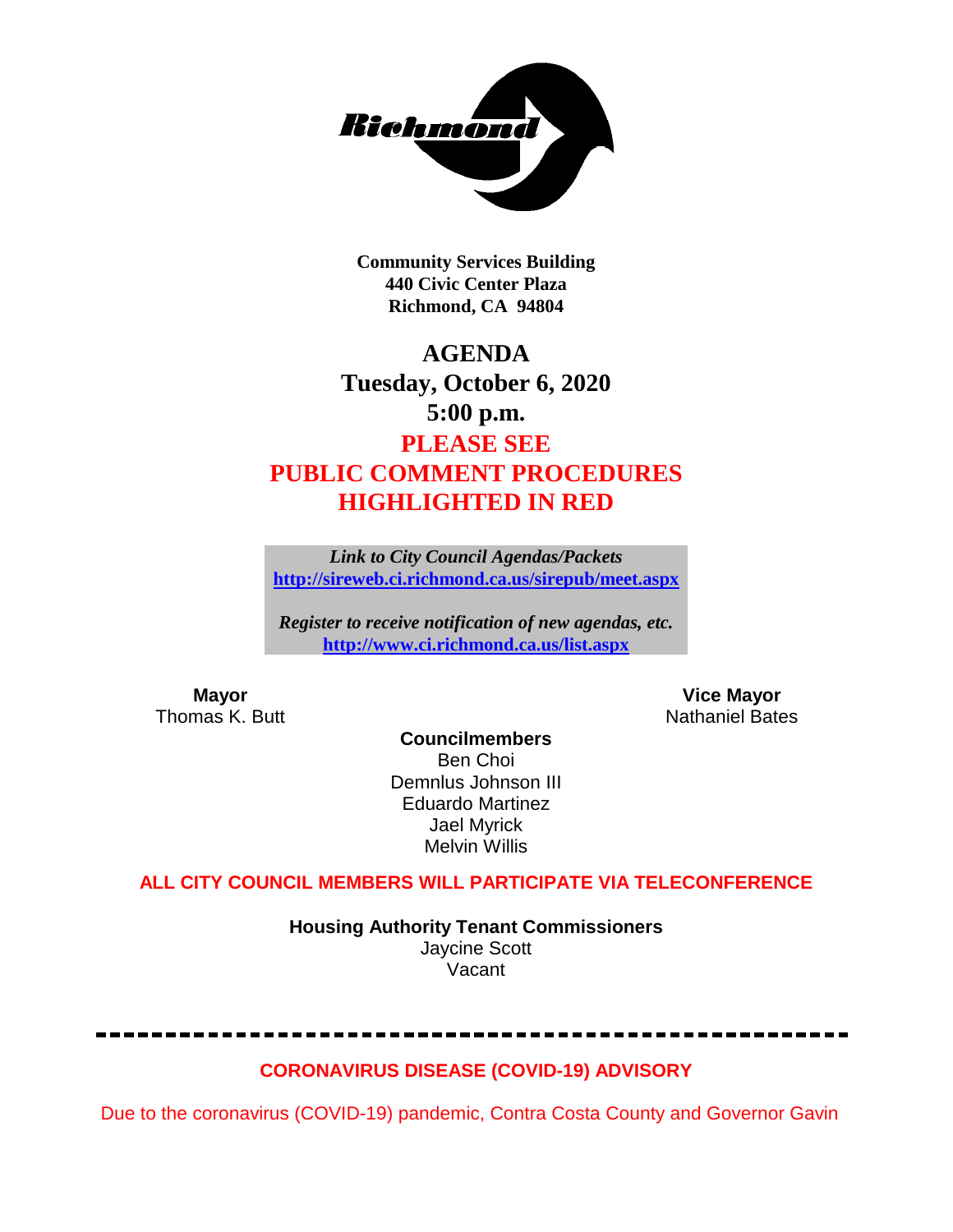Newsom have issued multiple orders requiring sheltering in place, social distancing, and reduction of person-to-person contact. Accordingly, Governor Gavin Newsom has issued executive orders that allow cities to hold public meetings via teleconferencing. Both **<https://www.coronavirus.cchealth.org/>** and

**<http://www.ci.richmond.ca.us/3914/Richmond-Coronavirus-Info>** provide updated coronavirus information.

DUE TO THE SHELTER IN PLACE ORDERS, attendance at the City of Richmond City Council meeting will be limited to Council members, essential City of Richmond staff, and members of the news media. Public comment will be confined to items appearing on the agenda and will be limited to the methods provided below. Consistent with Executive Order N-29-20, this meeting will utilize teleconferencing only. The following provides information on how the public can participate in this meeting.

## **How to watch the meeting from home:**

- 1. KCRT Comcast Channel 28 or AT&T Uverse Channel 99
- 2. Livestream online at<http://www.ci.richmond.ca.us/3178/KCRT-Live>

#### **Public comment may be submitted by mail, email and/or Zoom video conference in the manner that follows; provided that no member of the public may submit more than one verbal comment per agenda item.**

- **1.** Via mail received by 1:00 p.m. the day of the meeting, sent to 450 Civic Center Plaza, 3rd Floor, Office of the Clerk, Richmond, CA 94804.
- **2.** Via email to [cityclerkdept@ci.richmond.ca.us](mailto:cityclerkdept@ci.richmond.ca.us) by 1:00 p.m. the day of the meeting.

Emails *MUST* contain in the subject line 1) public comments – Open Session prior to Closed Session; 2) public comments – Open Forum; or 3) public comments agenda item #\_\_ [include the agenda item number]. All such email will be posted on-line and emailed to the City Council before the meeting is called to order. The Clerk will prepare summaries of all such email and the summaries will be read into the record. **No individual email will be read into the record, only the summaries**. Due to the high volume of emails received, emails that do not contain the correct identifying information in the subject line may be overlooked and may not become part of the record. **Email received after 1:00 p.m. will not be summarized nor read into the record. Email received after 1:00 p.m. will, however, be posted on-line following the meeting as part of the supplemental materials attached to the meeting minutes.**

**3.** Via Zoom by video conference or by phone using the following link/call-in numbers – for Open Session and City Council:

**Please click the link below to join the webinar: [https://zoom.us/j/99312205643?pwd=MDdqNnRmS2k4ZkRTOWhlUldQOUF1Z](https://zoom.us/j/99312205643?pwd=MDdqNnRmS2k4ZkRTOWhlUldQOUF1Zz09) [z09](https://zoom.us/j/99312205643?pwd=MDdqNnRmS2k4ZkRTOWhlUldQOUF1Zz09) Passcode: ccmeeting**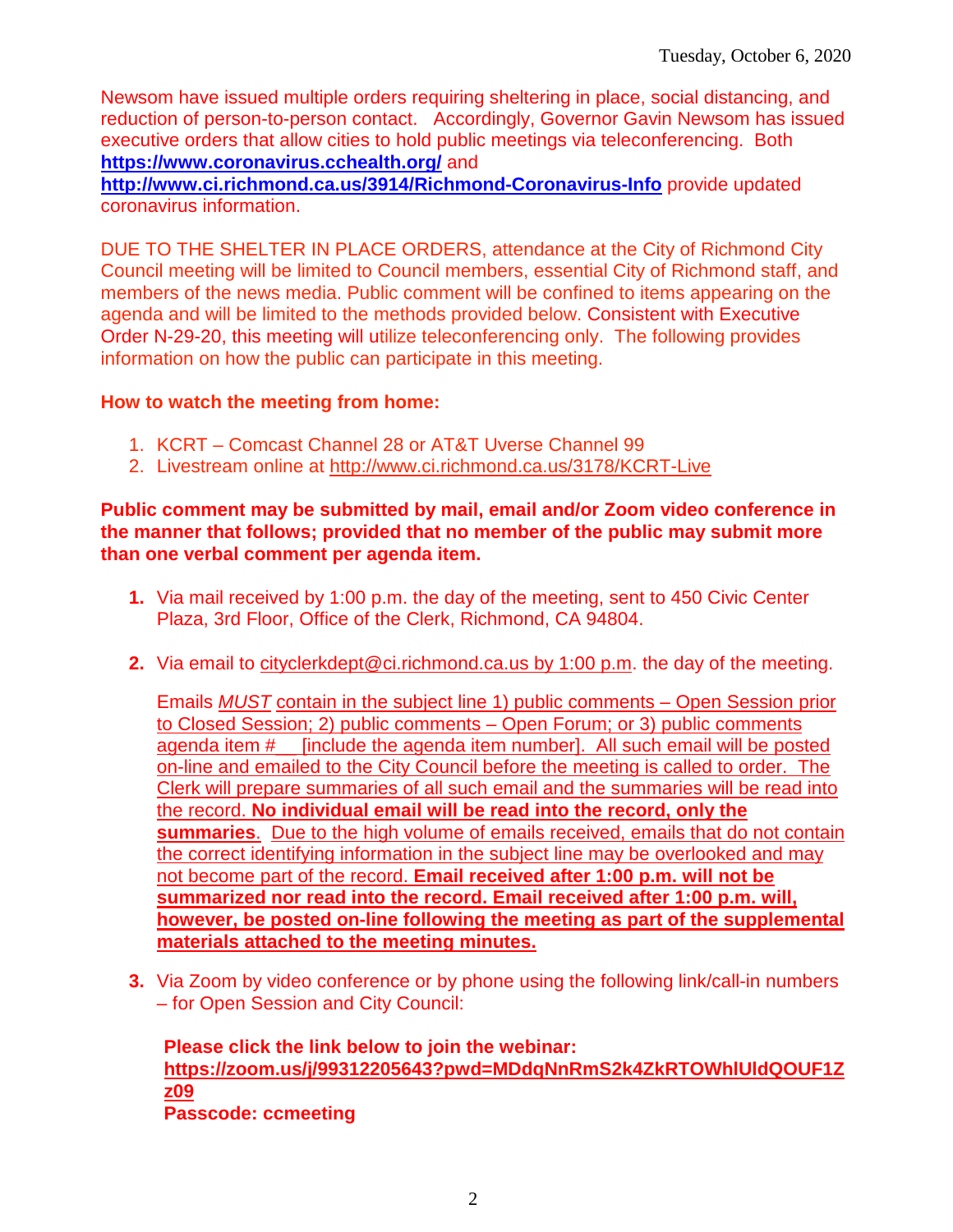**Or iPhone one-tap:**

**US: +16699006833,,99312205643# or +13462487799,,99312205643# Or Telephone:**

**Dial (for higher quality, dial a number based on your current location): US: +1 669 900 6833 or +1 346 248 7799 or +1 253 215 8782 or +1 312 626 6799 or +1 929 205 6099 or +1 301 715 8592 Webinar ID: 993 1220 5643**

International numbers available:<https://zoom.us/u/aehrwCgISx>

a. To comment by video conference, click on the Participants button at the bottom of your screen and select the "**Raise Your Hand**" button to request to speak when Public Comment is being asked for. Speakers will be called upon in the order they select the "Raise Your Hand" feature. When called upon, you will be unmuted. After the allotted time, you will then be re-muted. \*\*

b. To comment by phone, you will be prompted to "Raise Your Hand" by pressing "**\*9**" to request to speak when Public Comment is asked for. When called upon, you will be unmuted. After the allotted time, you will then be re-muted. Instructions of how to raise your hand by phone are available at: [https://support.zoom.us/hc/en-us/articles/201362663 -Joining-a-meeting-by](https://support.zoom.us/hc/en-us/articles/201362663)[phone.](https://support.zoom.us/hc/en-us/articles/201362663) \*\*

\*\*The clerk will announce the item number and ask individuals who would like to address the Council to raise their hand. After the clerk reads the item into the record, the request to speak period on the item will be closed.

#### *The City cannot guarantee that its network and/or the site will be uninterrupted. To ensure that the City Council receives your comments, you are strongly encouraged to submit your comments in writing in advance of the meeting.*

#### **Record of public comments:**

Public comments will be considered a public record, put into the official meeting record. Public comments will be available after the meeting as supplemental materials and will be posted as an attachment to the meeting minutes when the minutes are posted: [http://www.ci.richmond.ca.us/Archive.aspx?AMID=31.](http://www.ci.richmond.ca.us/Archive.aspx?AMID=31)

# **Procedures for Removing Consent Calendar Items from the Consent Calendar**

Councilmembers and members of the public who wish to remove an item from the consent calendar must comply with the following procedures in order to remove an item from the consent calendar:

1. Telephone or email a City staff member who has knowledge of the subject matter by 2:00 p.m. on the day of meeting. Any staff member shown as an author of the agenda report for the particular item has knowledge of the subject matter and may be called.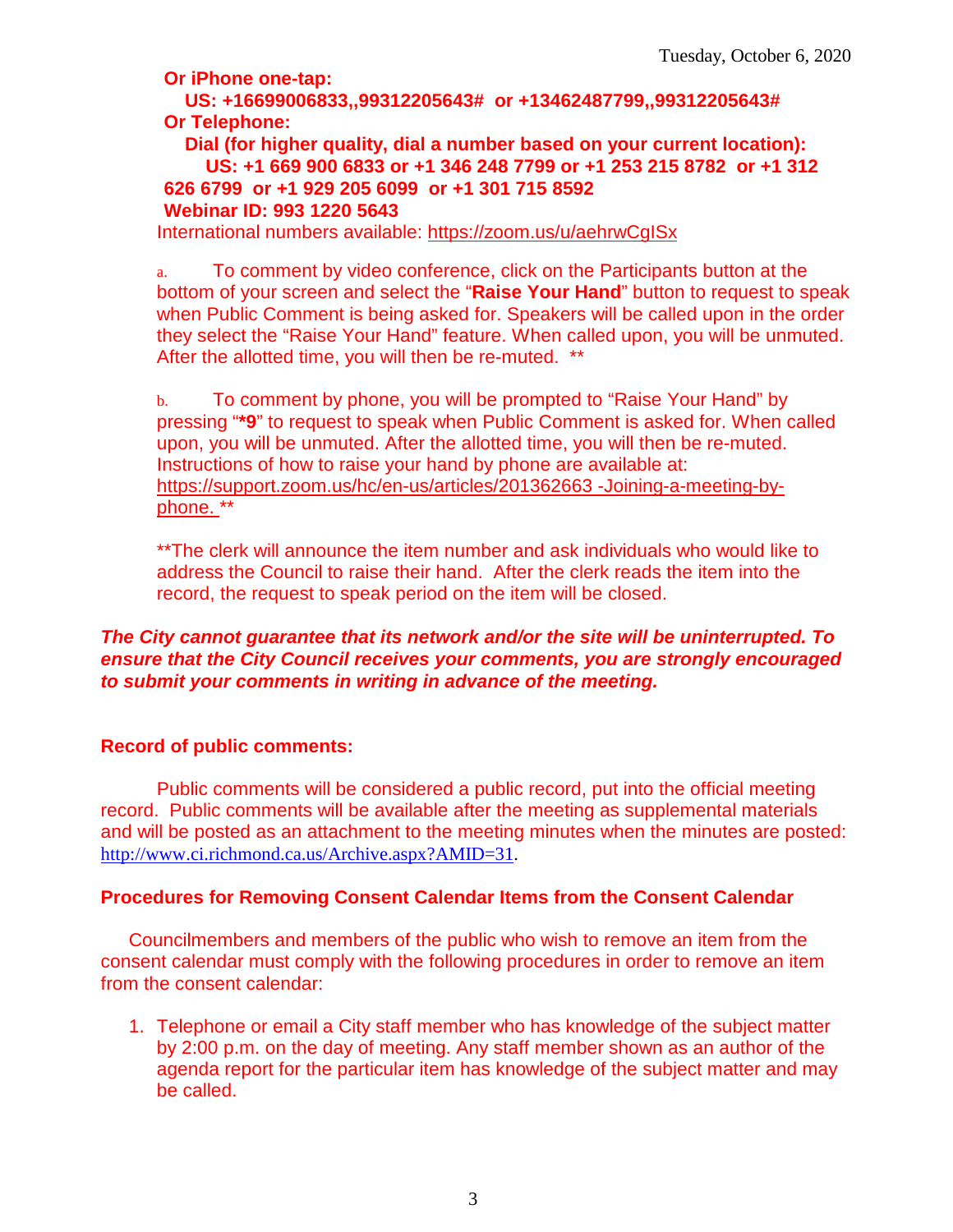2. Inform the City Clerk's Office by email at [cityclerkdept@ci.richmond.ca.us](mailto:cityclerkdept@ci.richmond.ca.us) or by phone at 510-620-6513, ext. 9, by 3:00 p.m. that they discussed the matter with staff with knowledge of the subject matter and that such Councilmember or member of the public, nonetheless, desires the item to be removed from the consent calendar for discussion.

Staff will be informed by the City Clerk's Office as soon as reasonably practicable after notice of the request to remove the item from the consent calendar. Staff may attend the meeting remotely.

## **Accessibility for Individuals with Disabilities**

Upon request, the City will provide for written agenda materials in appropriate alternative formats, or disability-related modification or accommodation, including auxiliary aids or services and sign language interpreters, to enable individuals with disabilities to participate in and provide comments at/related to public meetings. Please submit a request, including your name, phone number and/or email address, and a description of the modification, accommodation, auxiliary aid, service or alternative format requested at least two days before the meeting. Requests should be emailed to [cityclerkdept@ci.richmond.ca.us](mailto:cityclerkdept@ci.richmond.ca.us) or submitted by phone at 510-620-6513, ext. 9, or 510-620-6509. Requests made by mail to City Clerk's Office, City Council meeting, 450 Civic Center Plaza, Richmond, CA 94804 must be received at least two days before the meeting. Requests will be granted whenever possible and resolved in favor of accessibility.

## **Effect of Advisory on In-person public participation**

During the pendency of the Executive Order N-29-20, the language in this Advisory portion of the agenda supersedes any language below in the meeting procedures contemplating inperson public comment.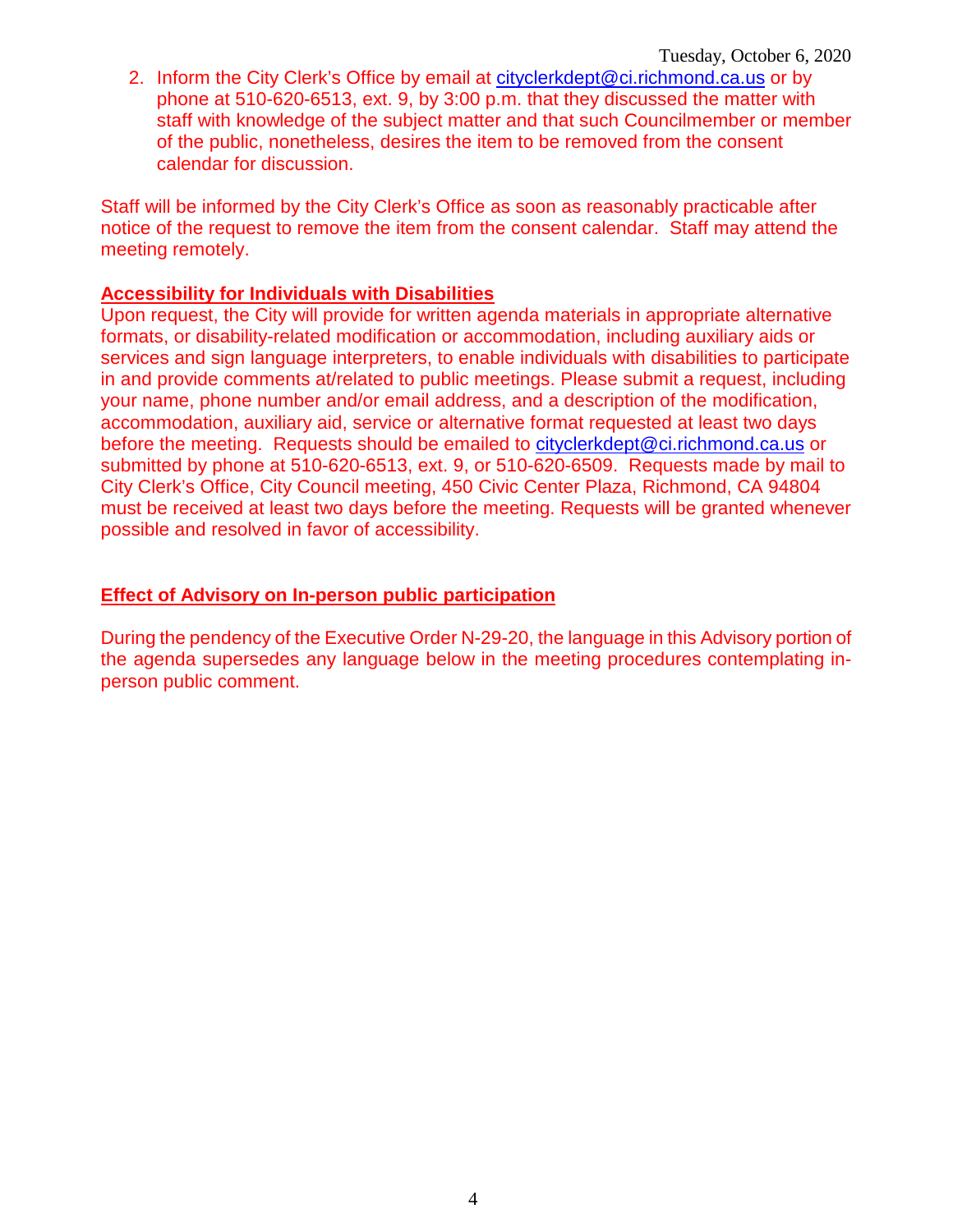# **MEETING PROCEDURES**

The City of Richmond encourages community participation at its City Council meetings and has established procedures that are intended to accommodate public input in a timely and time-sensitive way. As a courtesy to all members of the public who wish to participate in City Council meetings, please observe the following procedures:

**PUBLIC COMMENT ON AGENDA ITEMS:** Anyone who desires to address the City Council on items appearing on the agenda must complete and file a pink speaker's card with the City Clerk **prior** to the City Council's consideration of the item. Once the City Clerk has announced the item, no person shall be permitted to speak on the item other than those persons who have submitted their names to the City Clerk. Your name will be called when the item is announced for discussion. **Each speaker will be allowed up to TWO (2) MINUTES to address the City Council on NON-PUBLIC HEARING items listed on the agenda. Speakers are allowed up to THREE (3) minutes on PUBLIC HEARING items.**

**CONSENT CALENDAR:** Consent Calendar items are considered routine and will be enacted, approved or adopted by one motion unless a request for removal for discussion or explanation is received from the audience or the City Council. A member of the audience requesting to remove an item from the consent calendar that is sponsored by City staff must first complete a speaker's card and discuss the item with a City staff person who has knowledge of the subject material **prior** to filing the card with the City Clerk and **prior** to the City Council's consideration of Agenda Review. Councilmembers who request to remove an item from the consent calendar must do so during Agenda Review. An item removed from the Consent Calendar may be placed anywhere on the agenda following the City Council's agenda review.

**CONDUCT AT MEETINGS:** Richmond City Council meetings are limited public forums during which the City strives to provide an open, safe atmosphere and promote robust public debate. Members of the public, however, must comply with state law, as well as the City's laws and procedures and may not actually disrupt the orderly conduct of these meetings. The public, for example, may not shout or use amplifying devices, must submit comment cards and speak during their allotted time, may not create a physical disturbance, may not speak on matters unrelated to issues within the jurisdiction of the City Council or the agenda item at hand, and may not cause immediate threats to public safety.

**CITY HARASSMENT POLICY:** The City invites public comment and critique about its operations, including comment about the performance of its public officials and employees, at the public meetings of the City Council and boards and commissions. However, discriminatory or harassing comments about or in the presence of City employees, even comments by third parties, may create a hostile work environment, if severe or pervasive. The City prohibits harassment against an applicant, employee, or contractor on the basis of race, religious creed, color, national origin, ancestry, physical disability, medical condition, mental disability, marital status, sex (including pregnancy, childbirth, and related medical conditions), sexual orientation, gender identity, age or veteran status, or any other characteristic protected by federal, state or local law. In order to acknowledge the public's right to comment on City operations at public meetings, which could include comments that violate the City's harassment policy if such comments do not cause an actual disruption under the Council Rules and Procedures, while taking reasonable steps to protect City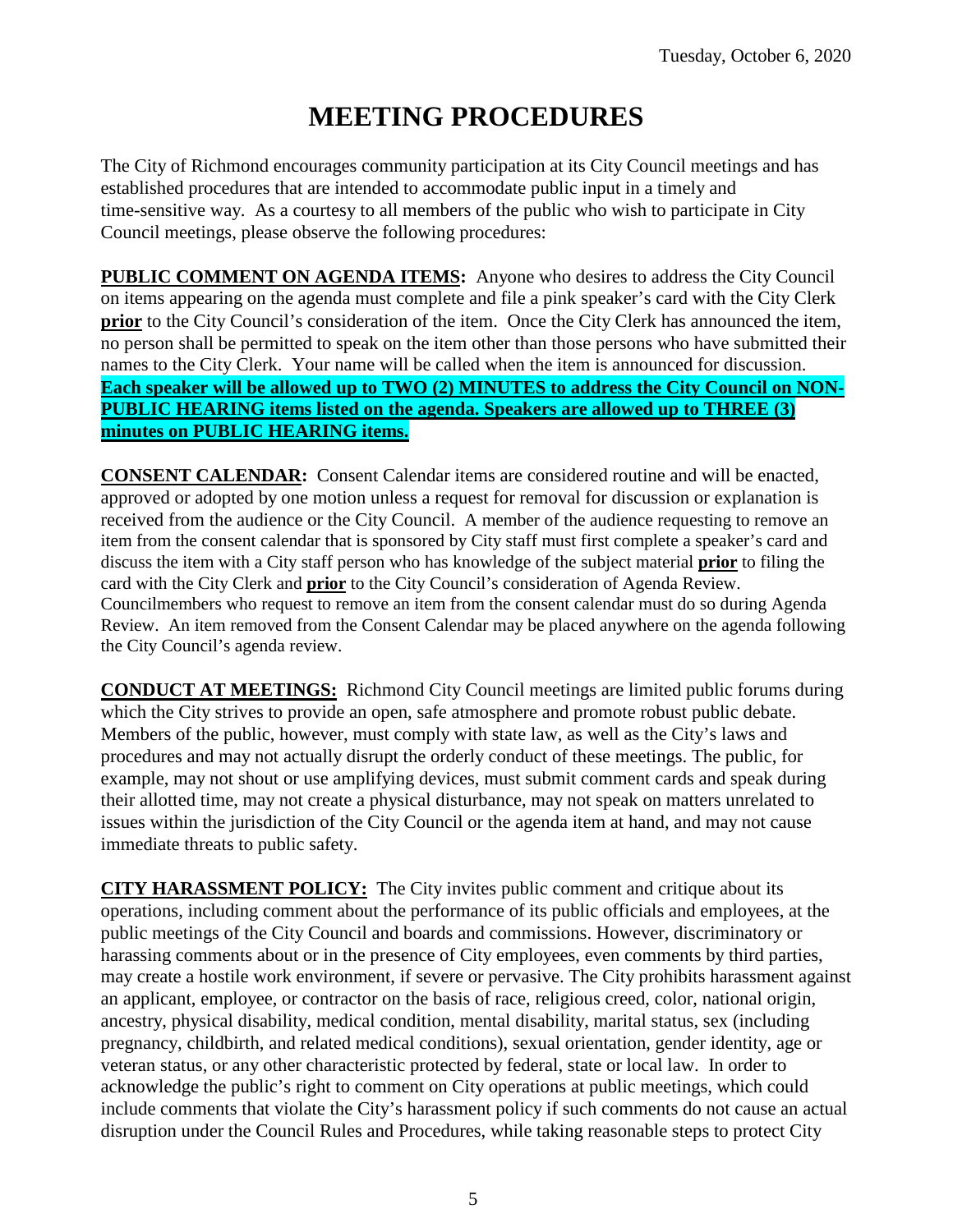employees from discrimination and harassment, City Boards and Commissions shall adhere to the following procedures. If any person makes a harassing remark at a public meeting that violates the above City policy prohibiting harassment, the presiding officer of the meeting may, at the conclusion of the speaker's remarks and allotted time: (a) remind the public that the City's Policy Regarding Harassment of its Employees is contained in the written posted agenda; and (b) state that comments in violation of City policy are not condoned by the City and will play no role in City decisions. If any person makes a harassing remark at a public meeting that violates the above City policy, any City employee in the room who is offended by remarks violating the City's policy is excused from attendance at the meeting. No City employee is compelled to remain in attendance where it appears likely that speakers will make further harassing comments. If an employee leaves a City meeting for this reason, the presiding officer may send a designee to notify any offended employee who has left the meeting when those comments are likely concluded so that the employee may return to the meeting. The presiding officer may remind an employee or any council or board or commission member that he or she may leave the meeting if a remark violating the City's harassment policy is made. These procedures supplement the Council Rules and Procedures relating to disruption of orderly conduct at Council meetings.

Any law enforcement officer on duty or whose service is commanded by the presiding officer shall be Sergeant-at-Arms of the Council meetings. He/she, or they, shall carry out all orders and instructions given by the presiding officer for the purpose of maintaining order and decorum at the Council meetings (City Council Rules of Procedure and Order Section III F, RMC Section 2.12.030).

**\*\*\*\*\*\*\*\*\*\*\*\*\*\*\*\*\*\*\*\*\*\*\*\*\*\*\*\*\*\*\*\*\*\*\*\*\*\*\*\*\*\*\*\*\*\*\*\*\*\*\*\*\*\*\*\*\*\***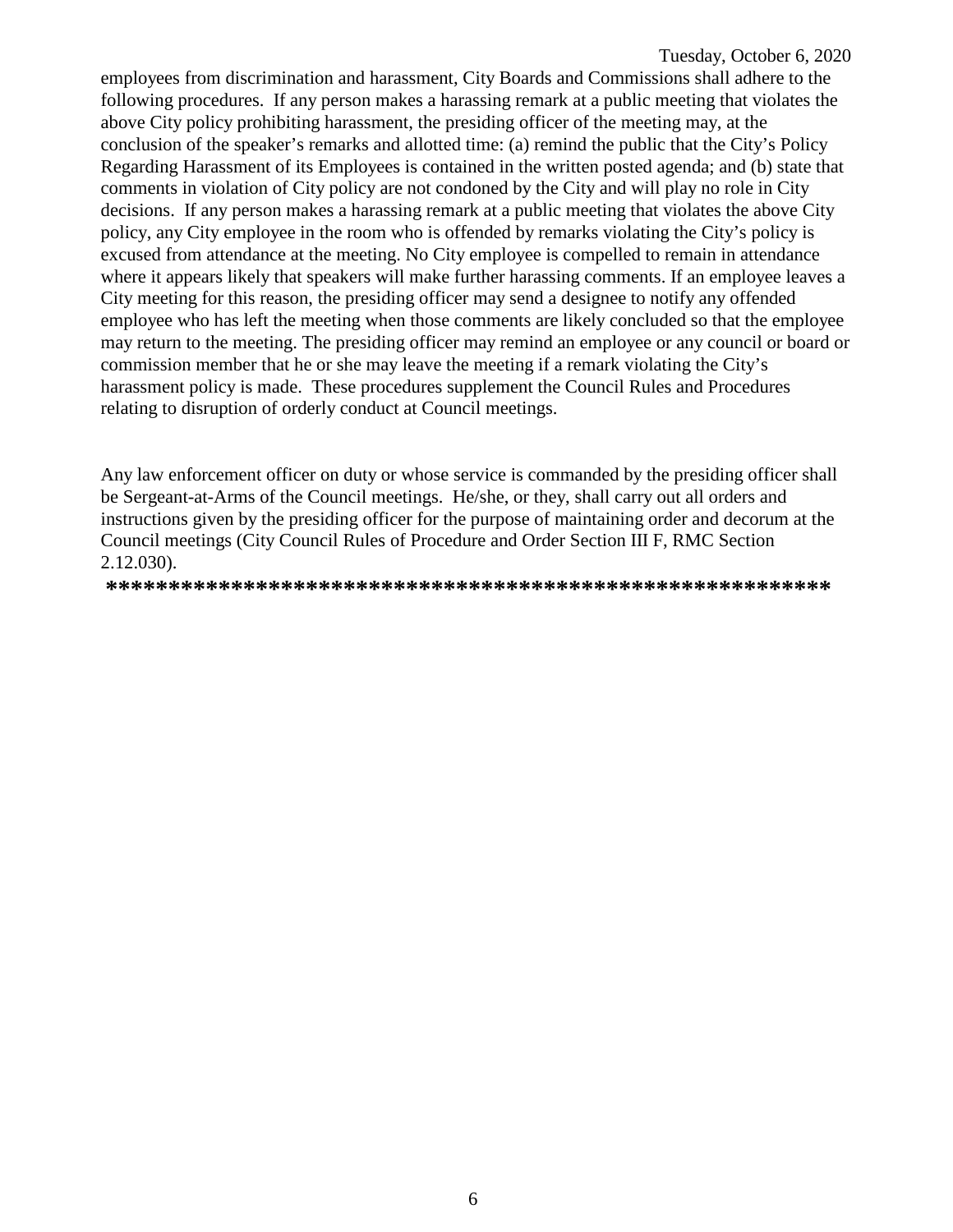# **OPEN SESSION TO HEAR PUBLIC COMMENT BEFORE CLOSED SESSION**

5:00 p.m.

# **A. ROLL CALL**

#### **B. PUBLIC COMMENT BEFORE CLOSED SESSION**

#### **C. ADJOURN TO CLOSED SESSION**

# **CLOSED SESSION**

Shimada Room of the Community Services Building

#### **CITY COUNCIL**

CONFERENCE WITH LEGAL COUNSEL - ANTICIPATED LITIGATION (Significant exposure to litigation pursuant to paragraph (2) or (3) of Subdivision (d) [as applicable] of Government Code Section 54956.9):

One case.

CONFERENCE WITH LEGAL COUNSEL - EXISTING LITIGATION (paragraph (1) of Subdivision [d] of Government Code Section 54956.9):

Yanez v. City of Richmond et al.

CONFERENCE WITH LABOR NEGOTIATORS (Government Code Section 54957.6):

Agency Representatives: Jack Hughes Employee organizations:

- 1. SEIU Local 1021 Full Time Unit
- 2. SEIU Local 1021 Part Time Unit
- 3. IFPTE Local 21 Mid-Level Management Unit
- 4. IFPTE Local 21 Executive Management Unit
- 5. Richmond Police Officers Association RPOA
- 6. Richmond Police Management Association RPMA
- 7. IAFF Local 188
- 8. Richmond Fire Management Association RFMA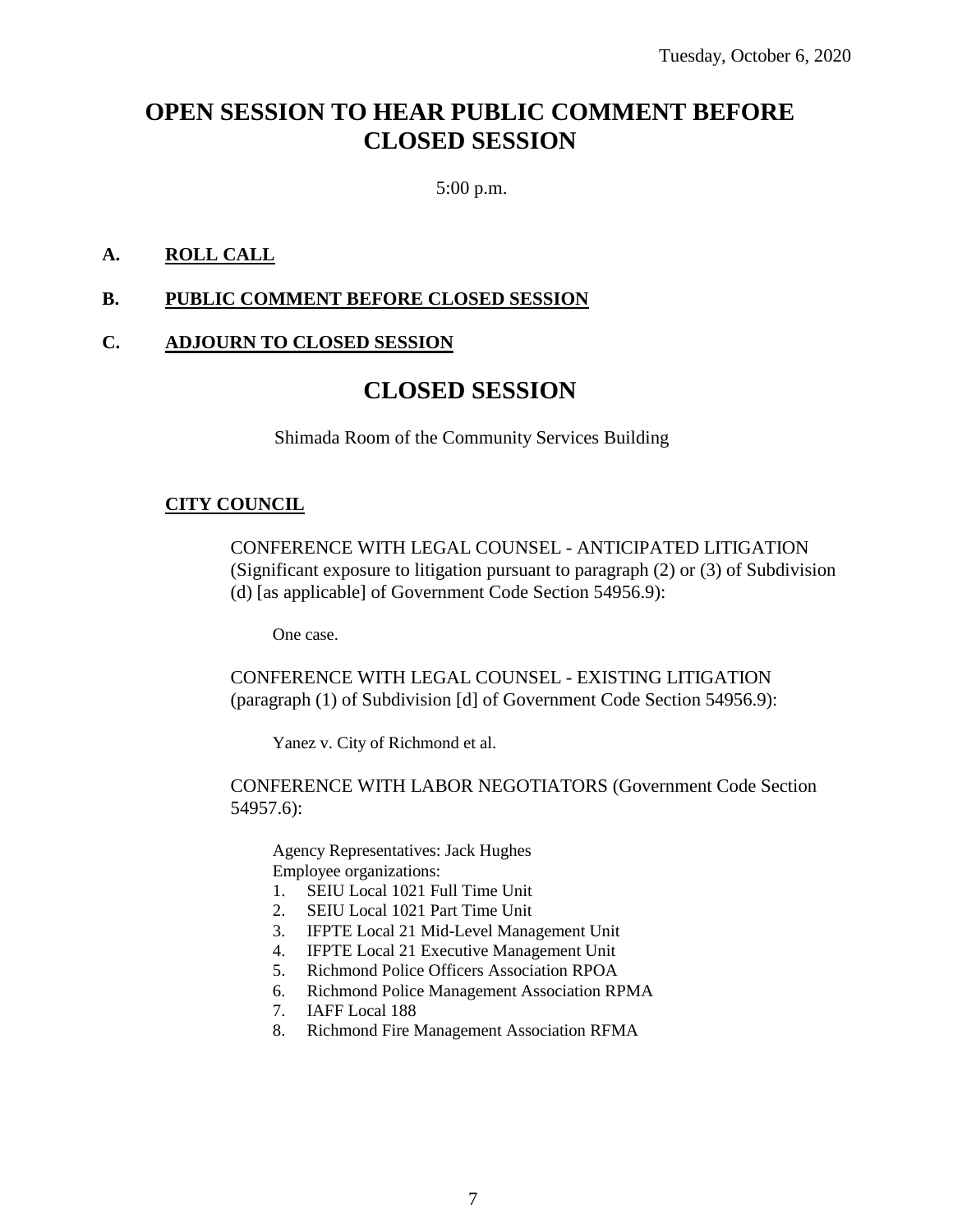# **REGULAR MEETING OF THE RICHMOND CITY COUNCIL**

6:30 p.m.

## **A. ROLL CALL**

- **B. STATEMENT OF CONFLICT OF INTEREST**
- **C. AGENDA REVIEW**

#### **D. REPORT FROM THE CITY ATTORNEY OF FINAL DECISIONS MADE DURING CLOSED SESSION**

- **E. REPORT FROM THE CITY MANAGER**
- **F. OPEN FORUM FOR PUBLIC COMMENT**

## **G. CITY COUNCIL CONSENT CALENDAR**

- **G-1.** APPROVE a contract amendment No. 4 with Goldfarb & Lipman, LLP to increase its contract limit by \$60,000, for a total amount not to exceed \$100,000, to continue to assist the Community Development Department with implementation of recent housing laws, including SB35, SB330, AB 881, and completing updates to the City's inclusionary housing ordinance, with a term ending June 30, 2022 - Community Development Department (Lina Velasco 620-6706).
- **G-2.** ADOPT a resolution extending the age limit of the Richmond Youth Council members to 23 years of age and establishing a quorum as half of the appointed members plus one - Councilmember Demnlus Johnson III (620-6568).
- **G-3.** APPROVE the minutes of the September 8, 2020, Special Meeting of the City Council and the September 15 and 22, 2020, Regular Meetings of the City Council - City Clerk's Office (Pamela Christian 620-6513).
- **G-4.** APPROVE a contract with HR&A Advisors, Inc. to provide technical assistance to complete an Economic Development Action Plan (EDAP), which consists of a Short-Term Local Business Recovery Action Plan (STLBRAP) and a Business and Investment Attraction Strategy (BIAS) for a contract amount of \$140,000, and a contingency amount of \$20,000, for a total contract amount not to exceed \$160,000, and term ending December 31, 2021 - City Manager's Office (Shasa Curl 620-6512).
- **G-5.** RECEIVE the City's Investment and Cash Balance Report for the month of August 2020 - Finance Department (Belinda Brown/Delmy Cuellar 620-6790).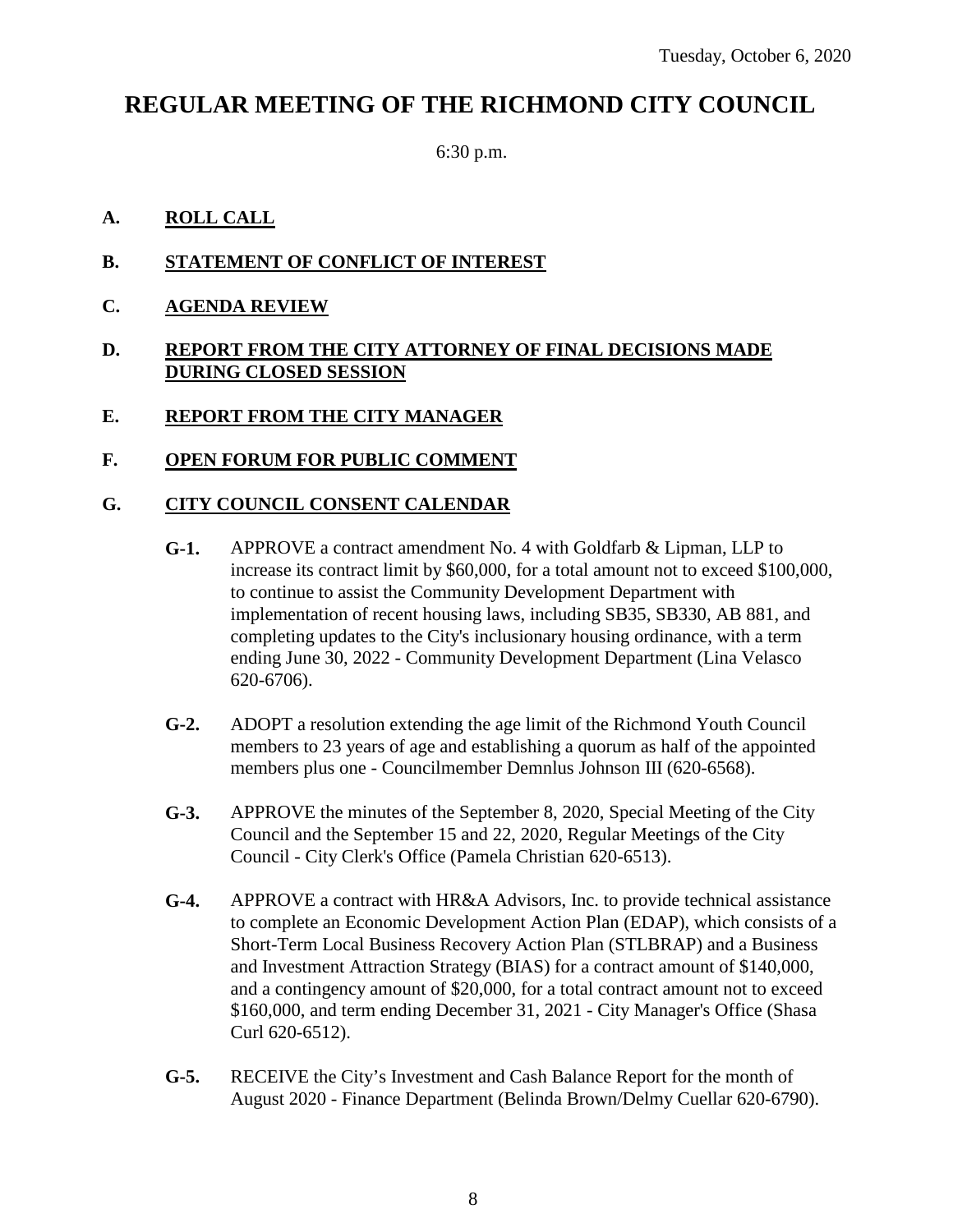- **G-6.** APPROVE an agreement with Boudreau and Associates to secure permits and related activities for the maintenance dredging of Terminal 2 in an amount not to exceed \$165,000 - Port Department (Jim Matzorkis 215-4600)
- **G-7.** APPROVE: (1) the Subscription License Agreement and (2) the Perpetual License Agreement with Innovative Interfaces, Inc.'s Integrated Library System (ILS) that includes maintenance and support, web hosting, specialized modules to enhance services, a subscription to Link+ resource sharing, and staff training, in an amount not to exceed \$160,000 per year for a five-year period, effective July 1, 2020 to June 30, 2025 - Library and Community Services, Library Division (Sal Vaca/Jane Pratt 620-5452/Wylendia Eastman 620-6963).
- **G-8.** PROCLAMATION declaring September 26 to October 4, 2020, as National Drive Electric Week in the City of Richmond - Office of the Mayor (Mayor Tom Butt 620-6503).
- **G-9.** PROCLAMATION declaring October 7, 2020, as California Clean Air Day in the City of Richmond - Office of the Mayor (Mayor Tom Butt 620-6503).
- **G-10.** APPROVE a contract with Xebec Data Corp to provide weekly Electronic Data Interchange (EDI) services that allows the City to import Pacific Gas & Electric (PG&E), East Bay Municipal Utility District (EBMUD) and Association of Bay Area Governments (ABAG) bills and energy data usage into the City's web-based Energy Manager database to process City utility bills via electronic payments in an amount not to exceed \$50,000 per five year period for Fiscal Years 2020-2021 through 2024-2025 with the option to extend at five-year intervals through the life of the Energy Manager software or until there are alternative formats in which the utility companies submit their billing - Public Works Department (Yader A. Bermudez 774-6300).
- **G-11.** APPROVE a sole-source contract with KAPPE Architects, to update the 2015 construction documents for the Parchester Community Center ADA Improvements to prepare them to bid and construction and provide construction support in an amount not to exceed \$75,000 at 900 Williams Drive - Public Works Department (Yader A. Bermudez 774-6300).
- **G-12.** APPROVE contract with Knorr Systems Inc. to replace the pool water heater at the Richmond Swim Center at 4300 Cutting Boulevard, in an amount not to exceed \$140,000 - Public Works Department (Yader A. Bermudez 774-6300).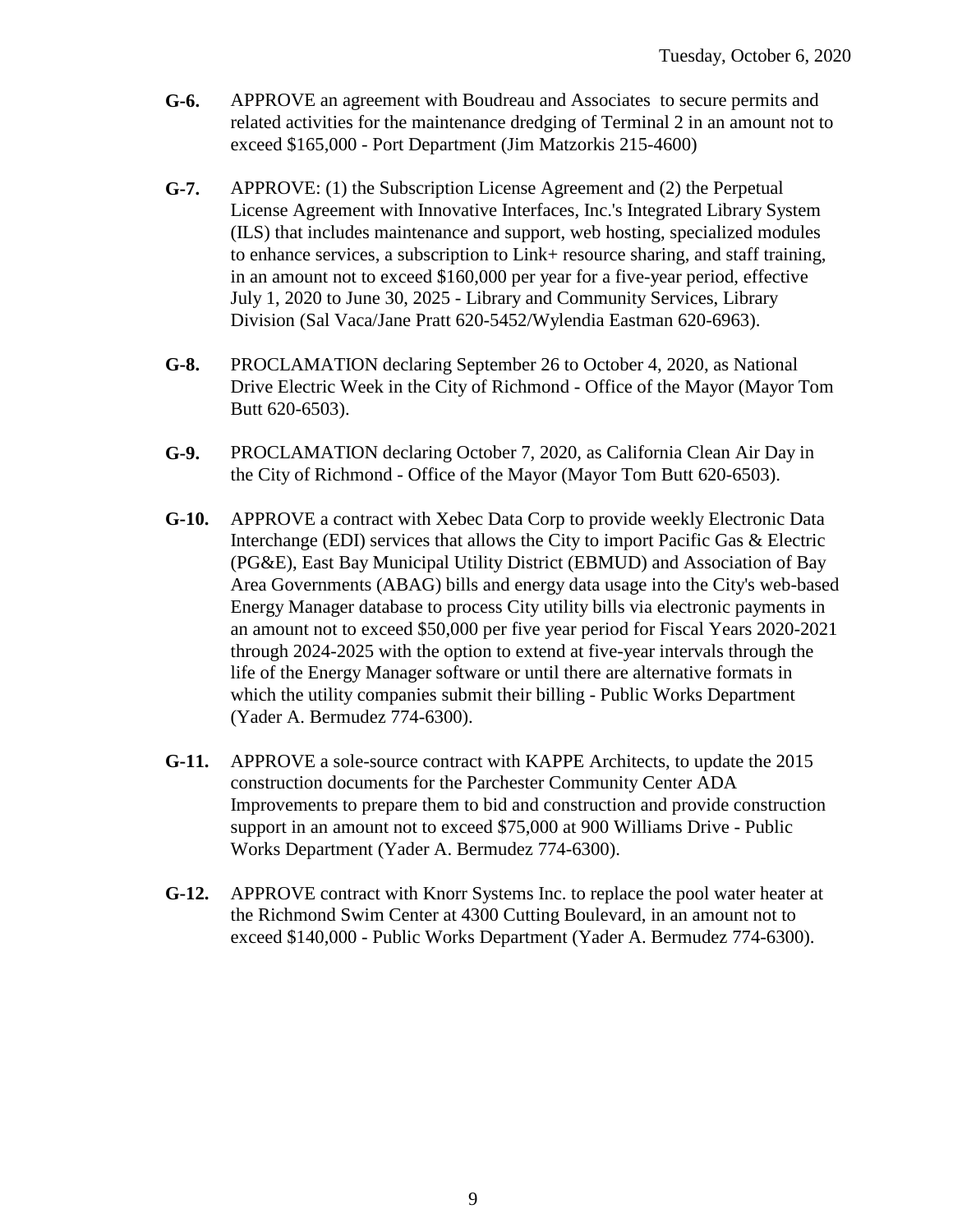- **G-13.** APPROVE the appointments of the following nominees to the Re-Imagining Public Safety Task Force: Mayor Butt: Joey Schlemmer, James Lee, David Tucker; Vice-Mayor Bates: Don Gosney, Ben Therriault, Linda Jackson-Whitmore; Councilmember Choi: Tania Pulido, Kristin Kilian Lobos, Marcus Njissang; Councilmember Johnson III: DeWanda Joseph, Armond Lee, Randy Joseph; Councilmember Martinez: Tamisha Walker, BK Williams, Andres Soto; Councilmember Myrick: Nakari Sydney, Deborah Small, Jasmine Frye; and Councilmember Willis: Laura Mangle, Luis Chacon, Shirley Leslie - Office of the Mayor (Mayor Tom Butt 620-6503).
- **G-14.** ADOPT a resolution establishing the City's Authorized Financing Firms list to provide equipment and vehicle lease-purchase financing options - Finance Department (Belinda Brown/Delmy Cuellar 620-6790).

# **H. PUBLIC HEARINGS**

**H-1.** INTRODUCE an ordinance (first reading) amending section 15.04.104.020, Definitions, section 15.04.201.020, Land Use Regulations, section 15.04.201.030.A, Accessory Building Height, section 15.04.201.050.B, Accessory Building Height, section 15.04.202.020, Land Use Regulations, section 15.04.607.040, Calculation of Parking Requirements, and section 15.04.610.030, Accessory Short-Term Rentals ("Home-Shares") and repealing section 15.04.610.020, Accessory Dwelling Units, and adopting section 15.04.610.020, Accessory Dwelling Units and Junior Accessory Dwelling Units of the Richmond Municipal Code Regarding Accessory Dwelling Units and Junior Accessory Dwelling Units - Community Development Department (Lina Velasco/ Emily Carroll 620-6706). **This item was continued from September 8 and 15, 2020, meetings.**

# **I. BUDGET SESSION**

**I-1.** RECEIVE updates on the Fiscal Year 2020-21 budget overall, position control, deferred maintenance and capital improvements, the Rent Program cash position, and negative cash balances; and, ADOPT a resolution approving the Fiscal Year 2019-20 year-end budget adjustments - Finance Department (Laura Snideman 620-6512/Belinda Brown 620-6740).

# **J. COUNCIL AS A WHOLE**

- **J-1.** RECEIVE a presentation from the Fire Department regarding wildfire prevention and preparedness in the City's Very High Fire Hazard Severity Zones - Fire Department (Adrian Sheppard 307-8041 / Eric Govan 307-8046).
- **J-2.** AUTHORIZE staff to seek reinstatement of board membership on the Oakland Airport-Community Noise Management Forum - Office of the Mayor (Tom Butt, 620-6503).